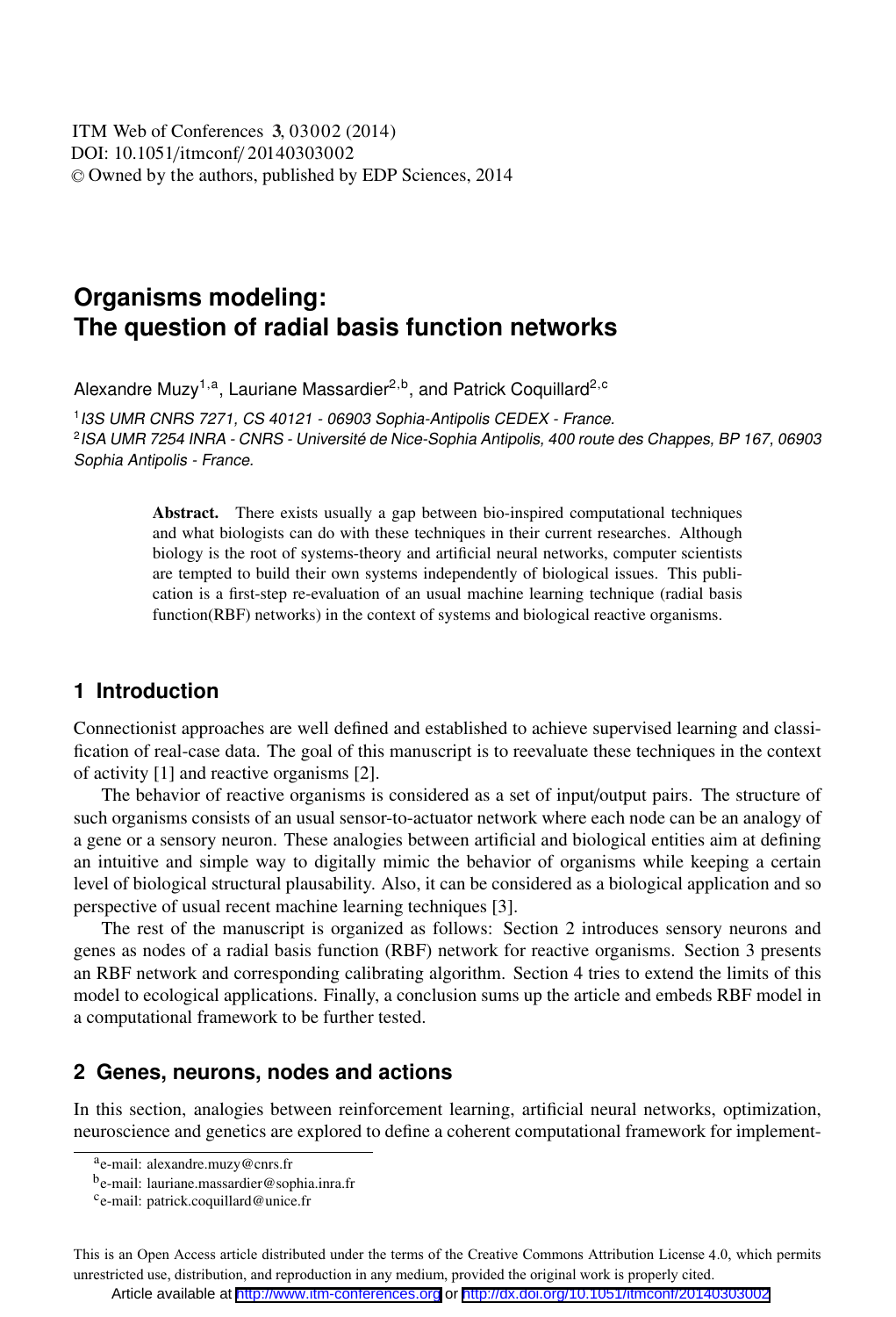ing the reactions of organisms to different signals from the environment. Machine learning techniques and code are mainly extracted/modified from [3].

### **2.1 Systemic decomposition and genetic analogy**

Actions of organisms correspond to behaviors that can be assimilated to phenotypes [2]. Phenotypes are resulting from genes' expression. and genes are activated (respec. inhibited) by one (or more) signal from the environment. Actions aim at exploiting resources (energy) necessary for the organism to live and reproduce. A feedback loop is established between environment/resources and organism. From a system perspective, behavior is a function of inputs (of the environment) that produces outputs (actions). A direct analogy can then be drawn between usual structures/behaviors systemic aspects and genes/phenotypes biological aspects. Figure 1 presents the analogy between biological and dynamic systems.



Figure 1. Analogy between biological and dynamic systems. Each arrow corresponds to a specification link, in the sense that more information is known about the structure of the system.

Genes activation depends on environment inputs. For a particular input pattern, some genes will be activated, others will not. For those activated, they exhibit different activation levels characterizing the reactivity of the organism to the state of its surronding environment. Modeling the reactivity of organisms a major question arises: What are the values of the environment the organism detects and what are the related actions?

### **2.2 Environment sensing and neuron analogy**

In neuroscience, the reactivity of sensory neurons is modeled using *receptive fields*. A receptive field consists of the area/space where a stimulus leads to the activation of particular sensory neurons. For a particular location on the receptive field, particular neurons are activated. A receptive field consists of the space of values activating the sensory components (neurons) of the system (the organism). Each neuron then has a particular activation range - corresponding to a particular area in the space of input values.

From the genetic perspective, the problem then is to determine the contribution of all genes to a phenotype (or action) according to the activation range of genes. Usually, the activation function of genes is represented by a *saturation function*.

In the following, neuron and gene entities are considered as nodes of a network corresponding to the organism. Activation of nodes is modeled using Gaussian functions. These functions can be implemented in a *radial basis function* (*RBF*) network: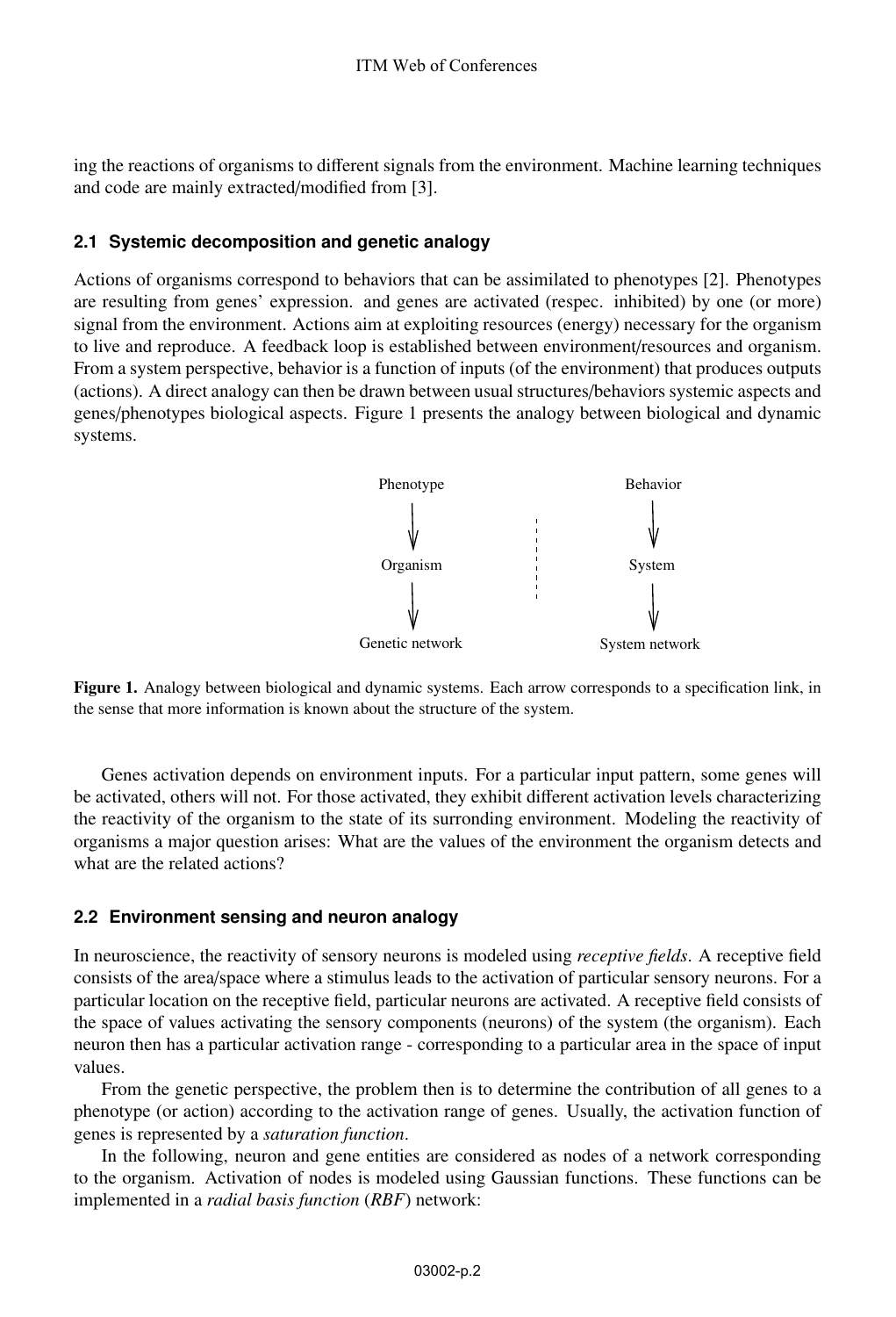#### ACTIMS 2014



Figure 2. 2D and 3D RBF kernel representation for  $\sigma_k = 2$  and  $w_{k,1} = w_{k,2} = 1$ .

$$
g_k(\mathbf{x}, \mathbf{w}_k, \sigma_k) = exp(\frac{-\|\mathbf{x} - \mathbf{w}_k\|}{2\sigma_k^2})
$$
 (1)

where *k* is an *RBF node kernel*, **x** is an *input vector*,  $w_k$  is the *vector of weights* of node *k* (to every input component *x<sub>i</sub>* ∈ **x** corresponds a weight  $w_i$  ∈ **w**<sub>k</sub>),  $||$ **x** − **w**<sub>k</sub> $||$  is the *Euclidian distance between* input and weight vectors, and  $\sigma$ , is the activation width (or standard deviation) of node *k* (e. *input and weight vectors*, and <sup>σ</sup>*<sup>k</sup>* is the *activation width* (or standard deviation) *of node k* (e.g., the velocity parameter of a gene).

Equation 1 can be used in normalized form (whose shape is equivalent to saturation functions of genes or softmax functions used in neural networks and reinforcement learning):

$$
g_k(\mathbf{x}, \mathbf{w}_k, \sigma_k) = \frac{exp(-\left\|\mathbf{x} - \mathbf{w}_k\right\|/2\sigma_k^2)}{\sum_{i=1}^n exp(-\left\|\mathbf{x} - \mathbf{w}_i\right\|/2\sigma_k^2)}
$$
(2)

where *n* is the *number of RBF nodes*.

At each node, the distance between any input and node's weights represents its activation level. The closer input values are to node's weights, the more the node is activated. Also, the activation depends on gaussian width (controlled by the standard deviation  $\sigma_k$ ). Therefore, as input and weight spaces are of same dimension and in same units, both spaces are equivalent. Then, it is convenient to represent nodes positions in the *weight column space*  $C(W_1) = [w_1, w_2, ..., w_m]$  with  $W_1$  the *matrix of input weights* of elements <sup>w</sup>*<sup>k</sup>*,*<sup>i</sup>* with *<sup>n</sup>* rows (corresponding to the number of nodes) and *<sup>m</sup>* columns (corresponding to inputs) and  $w_1, w_2, \ldots, w_m \in \mathbb{R}^m$ . Figure 5 represents an example of positions of a RBF node with *activation width*  $\sigma_k = 2$ , a two-dimension input vector  $\mathbf{x} \in \mathbb{R}^2$  and corresponding weight components  $w_{k,1} = w_{k,2} = 1$ . Figure 2 represents an example of RBF kernel in 3D and 2D.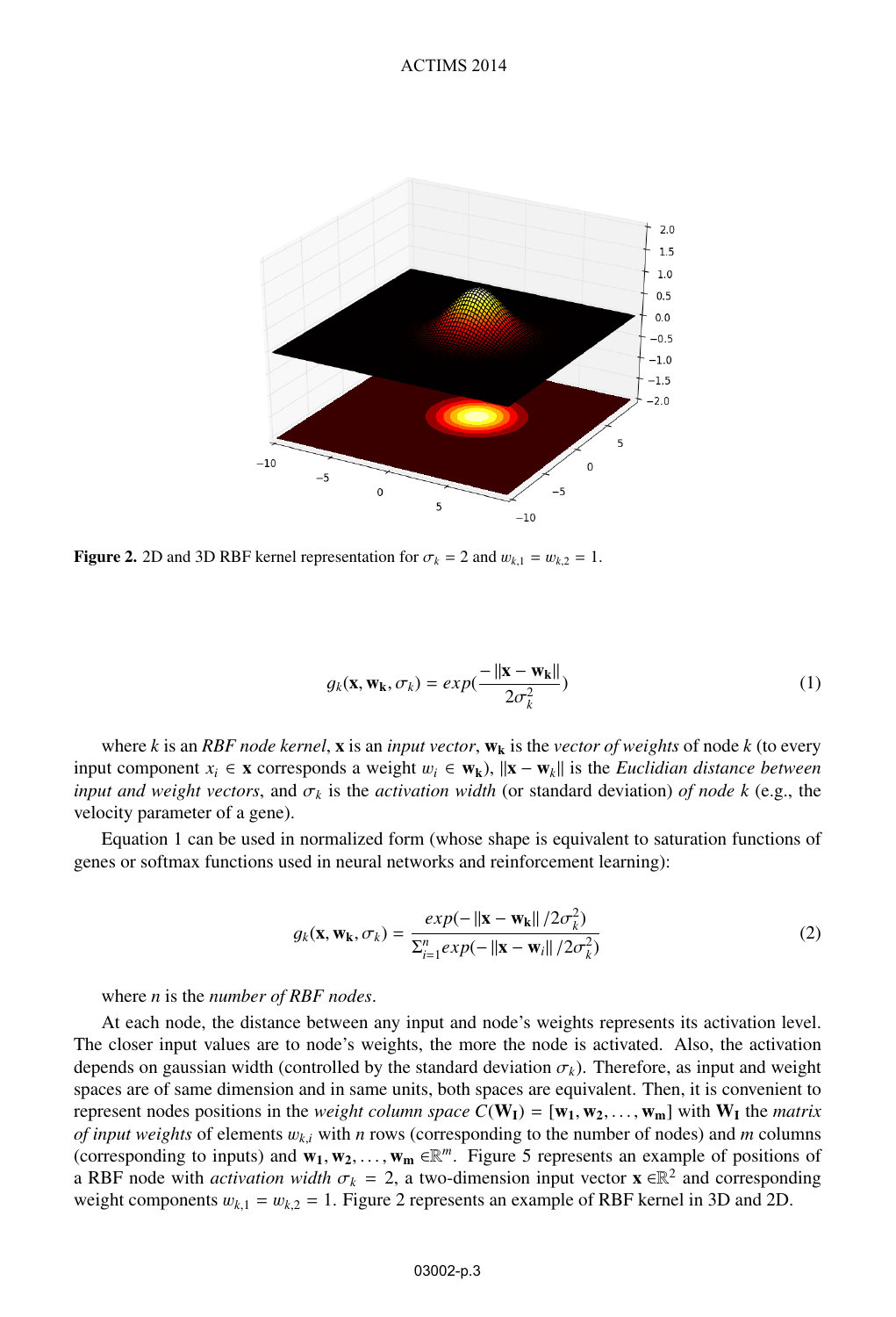### 2.2.1 Example: Two input sensors with uniform nodes activation

The width value of nodes can be set to  $\forall k$ ,  $\sigma_k = \frac{d}{\sqrt{2n}}$ , where *d* is the *maximum distance between the*<br>logations of the two extrems nodes and n is the number of nodes *locations of the two extrema nodes* and *n* is the number of nodes.



Figure 3. Activations cover uniformly the weight space.

#### **2.3 Action selection and reinforcement learning analogy**

In reinforcement learning, the same kind of formula as Equation 2 is used for action selection, i.e., an action *a* is chosen on the *th* play with probability [4]:

$$
P(a) = \frac{\exp(Q_t(a)/\tau)}{\sum_i^n \exp(Q_t(i)/\tau)}
$$
\n(3)

where,  $Q_t(a)$  is the expected reward from action *a*, i.e.,  $Q_t(a) = \frac{r_1 + r_2 + \ldots + r_p}{p}$ , if at the *th* play action *a* has been chosen *p* times prior to *t*, yielding rewards  $r_1 +, r_2, \ldots, r_p$ ;  $\tau$  is equivalent to  $2\sigma_k^2$  in Equation 2, it is a positive parameter called the *temperature*. High temperatures cause the actions Equation 2, it is a positive parameter called the *temperature*. High temperatures cause the actions to be all (nearly) equiprobable (when  $\tau \to \infty$ ). Low temperatures cause a greater difference in selection probability for actions that differ in their value estimates. When  $\tau \to 0$ , only one action has greater probability and can be selected.

# **3 Reactive organism network**

Organism reaction can now be represented as an RBF-network (*cf.* Figure 4). *Output layer level* is defined with: <sup>G</sup> the *matrix of the activations of RBF nodes* (where each element <sup>g</sup>*ik* corresponds to the *activation of RBF node k for input*  $x_i \in \mathbf{x}$ ); W<sub>O</sub> the *matrix of output weights* (where each element  $w_{ki}$  is the *weight between RBF node k and output*  $y_i \in y$ ), it is a matrix of *n* rows (corresponding to the number of nodes) and *p* columns (corresponding to the number of inputs). The *output of the network* then consists of  $Y = GW_0$ . However, since the *target outputs* **t** are known, it is possible to analytically compute the *output weights of the network* as  $W_0 = G^+t$ , with  $G^+$  the *pseudo inverse matrix* of G.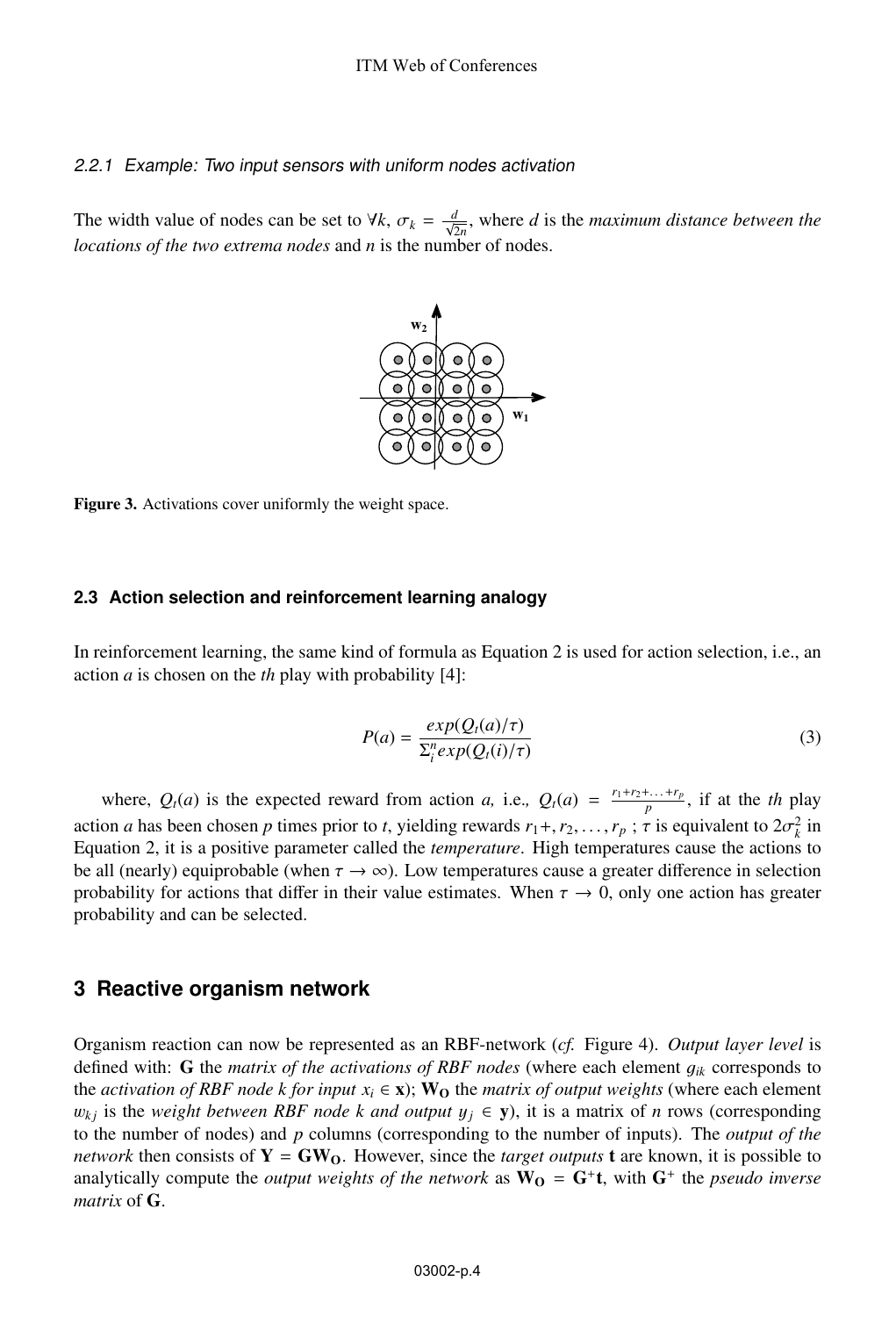

Figure 4. Structue of the organism system interacting with a resource *<sup>R</sup>*.

According to the value x of the environment, output y consists simply of a vector of boolean values whose components correspond to the achievement of a particular action:

- Only one action  $a_i$  (corresponding to a component  $y_i$  of output vector y) can be achieved, e.g.,  $y = (1, 0, 0)$  corresponds to the achievement of action  $a_1$ , or
- A set of actions  $\{a_i\}$  (corresponding to components  $\{y_i\}$  of output vector y) can be achieved jointly, e.g.,  $y = (1, 0, 1)$  corresponds to the achievement of actions  $a_1$  and  $a_3$ .

In the RBF-network, *hidden layer* consists of RBF nodes to find a non-linear representation of inputs while *output layer* constitute a linear combination of hidden nodes achieving action classification. The problem can now be decomposed in two sub-problems: (i) for the hidden layer: find the centres (weights) of the nodes and the value of the activation width  $(\sigma)$ , (ii) for the output layer: find the weights.

*At hidden layer level*, the whole range of inputs should be captured through the activation of the hidden nodes. Therefore, regularities have to be found in the different input values. Finding the positions of the nodes can be implemented using an unsupervised *k-means algorithm*. Finally the hybrid Algorithm 1 is obtained.

| <b>Algorithm 1</b> Radial basis functions hybrid algorithm (modified from [3]). |                                                                                                |                                           |
|---------------------------------------------------------------------------------|------------------------------------------------------------------------------------------------|-------------------------------------------|
| 1:                                                                              | <b>Initialization of RBF nodes</b>                                                             | $\triangleright$ use Calinski's criterion |
| 2:                                                                              | run k-means to initialise the positions in weight space                                        |                                           |
| 3:                                                                              | <b>assign</b> uniform nodes activation: $\forall k, \sigma_k = \frac{d}{\sqrt{2n}}$            |                                           |
| 4:                                                                              | calculate the actions of the RBF nodes using Equation 1                                        |                                           |
| 5:                                                                              | <b>train</b> the output weights using the pseudo-inverse of the activations of the RBF centres |                                           |
|                                                                                 |                                                                                                |                                           |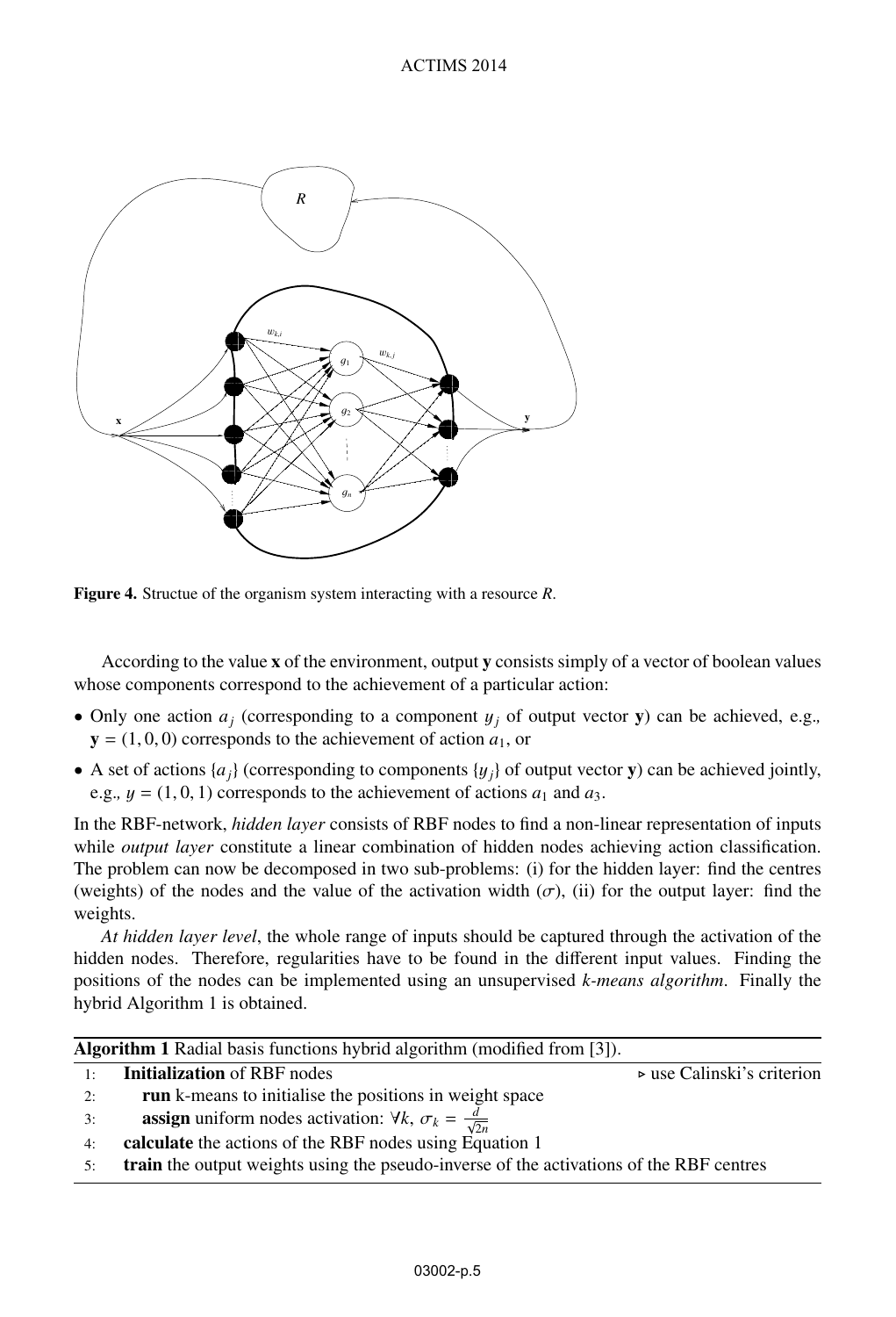# **4 Organisms as optimal adaptive systems**

### **4.1 Non-uniform activation of nodes**

Contrary to RBF networks used as universal approximators, an organism cannot be sensible to any environment inputs. A trade-off should be achieved between the expected reward (resources) corresponding to an action engaged for a particular environment and the internal ressources (energy) of the organism. This leads to non-uniform activations of nodes as described in this example.

### 4.1.1 Example: Two input sensors with non-uniform nodes activation

Non-uniform nodes activation requires modifying Algorithm 1 and leads to many *complex* questions:

- How to set the activation width  $\sigma_k$  of Gaussians (corresponding to, e.g., gene's *velocity parameter*)?
- Considering an unlimited external resource, how the resource acquired (energy) is distributed among nodes (e.g., genes)?
- What would be a plausible target set of environment inputs and organism's output actions?
- In uniform nodes activation, the goal of the RBF network is to be as close as possible to the target function. Then, Calinski's criterion can be used to determine the optimal number of nodes to minimize error. In non-uniform nodes activation, how to link error to the number of nodes? In other words what is the impact for the oganism to do not re-act to some environmental signals?



Figure 5. Activations cover non-uniformly the weight space.

### **4.2 Marginal cost**

In Economics theory, an interesting notion called *marginal cost* allows deciding when to stop the production of a good to *optimize* the production process. *"Marginal cost* is the change in total costs from increasing output by one extra unit". Formally, marginal cost *Cm* depends on both variations of *total cost*  $C_T$  and *quantity of units* produced *q*:

$$
C_m = \frac{dC_T}{dq}
$$

Marginal cost is relatively high at small quantities of output; then as production increases, marginal cost declines, reaches a minimum value, then rises. The *marginal cost is shown in relation*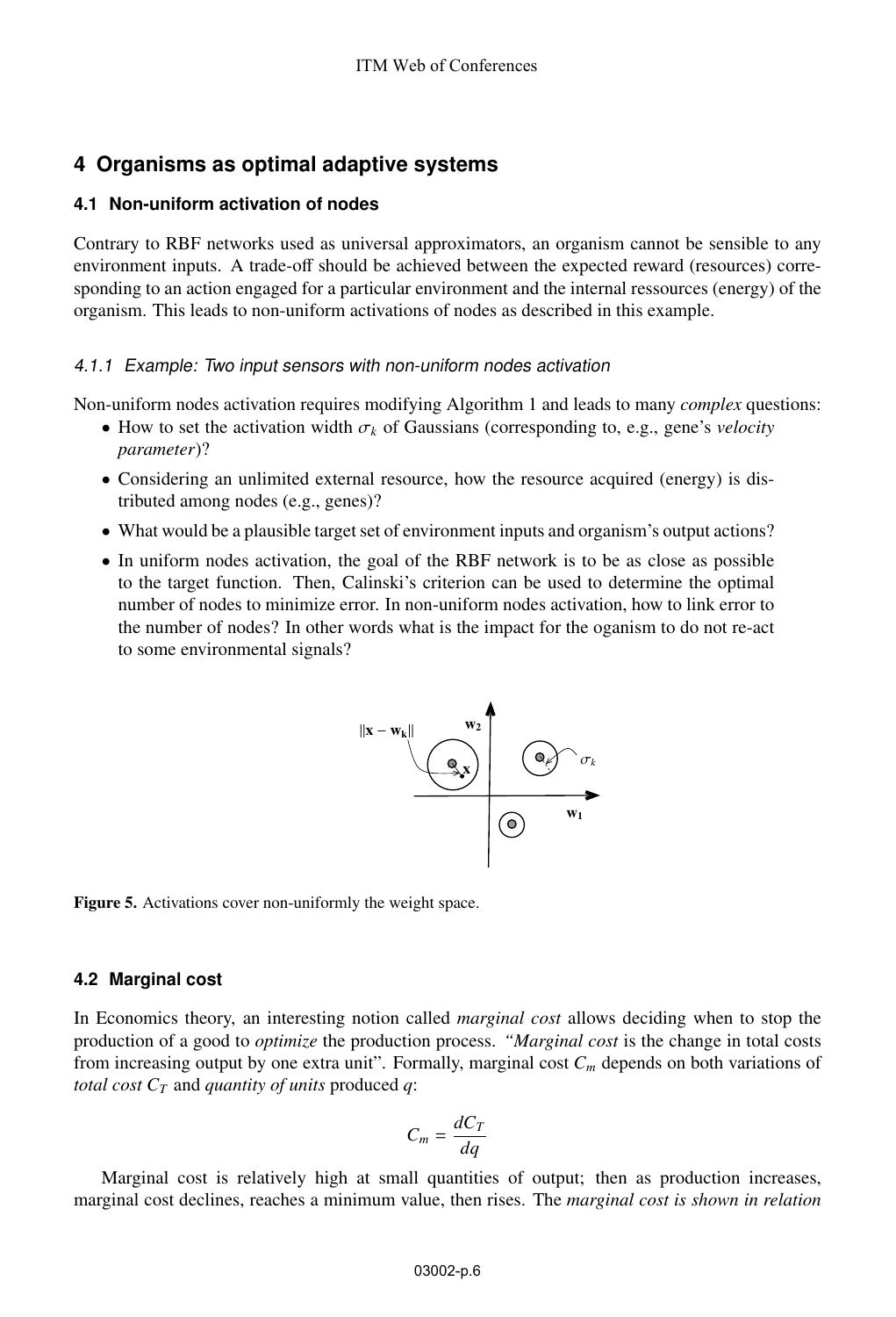#### ACTIMS 2014

*to marginal revenue*, the incremental amount of sales revenue that an additional unit of the product or service will bring to the firm. This shape of the marginal cost curve is directly attributable to increasing, then decreasing marginal returns (and the *law of diminishing marginal returns*: the decrease in the marginal (per-unit) output of a production process as the amount of a single factor of production is increased). In the law of diminishing marginal returns*,* first actions are usually of maximum immediate profit. Secondary actions are usually achieved only when necessary. This is coherent with a malthusian view of the problem: An other way of saying the same thing is that if the population increases the resource decreases and the costs increase.

As for marginal costs, formally, marginal revenue *Rm* depends on both variations of *total revenue RT* and *quantity of units* produced *q*:

$$
R_m = \frac{dR_T}{dq}
$$

Marginal profit is the difference between marginal profit and marginal cost:

$$
P_m = R_m - C_m
$$

Best scenario is  $P_m = 0$  (Figure 6)



Figure 6. Cost and marginal revenues as functions of quantities.

In a biological context, an additional production unit should be equivalent to an additional gene. In previous works, we included in  $C_T$  the cost of plasticity of genes in addition to the cost of production, this leading us to minimize the ratio  $\frac{C_T}{R_T}$  which coincides with a particular value of the energy *Z* used by the system. Let us denote *Z*<sup>∗</sup> this optimal value. After optimization of the system (as described in [2]), the curves of *Costs* and *Scores* in the space of *<sup>Z</sup>* 7 show that at *<sup>Z</sup>*<sup>∗</sup> <sup>≈</sup> <sup>1</sup>.25 the two tangeant lines cross the abscissa at the same point leading to the relation:

$$
\frac{E'(Z^*)}{E(Z^*)} = \frac{S'(Z^*)}{S(Z^*)}
$$
\n(4)

Equation (4) indicates that in the vicinity of *Z*<sup>∗</sup>a variation of the energy *Z* corresponds to a variation of the scores *S* which induces an almost proportional variation of the cost *E* in such a way that gains or losses are nearly negligible. Consequently *Z*<sup>∗</sup>defines a pseudo-equilibrium.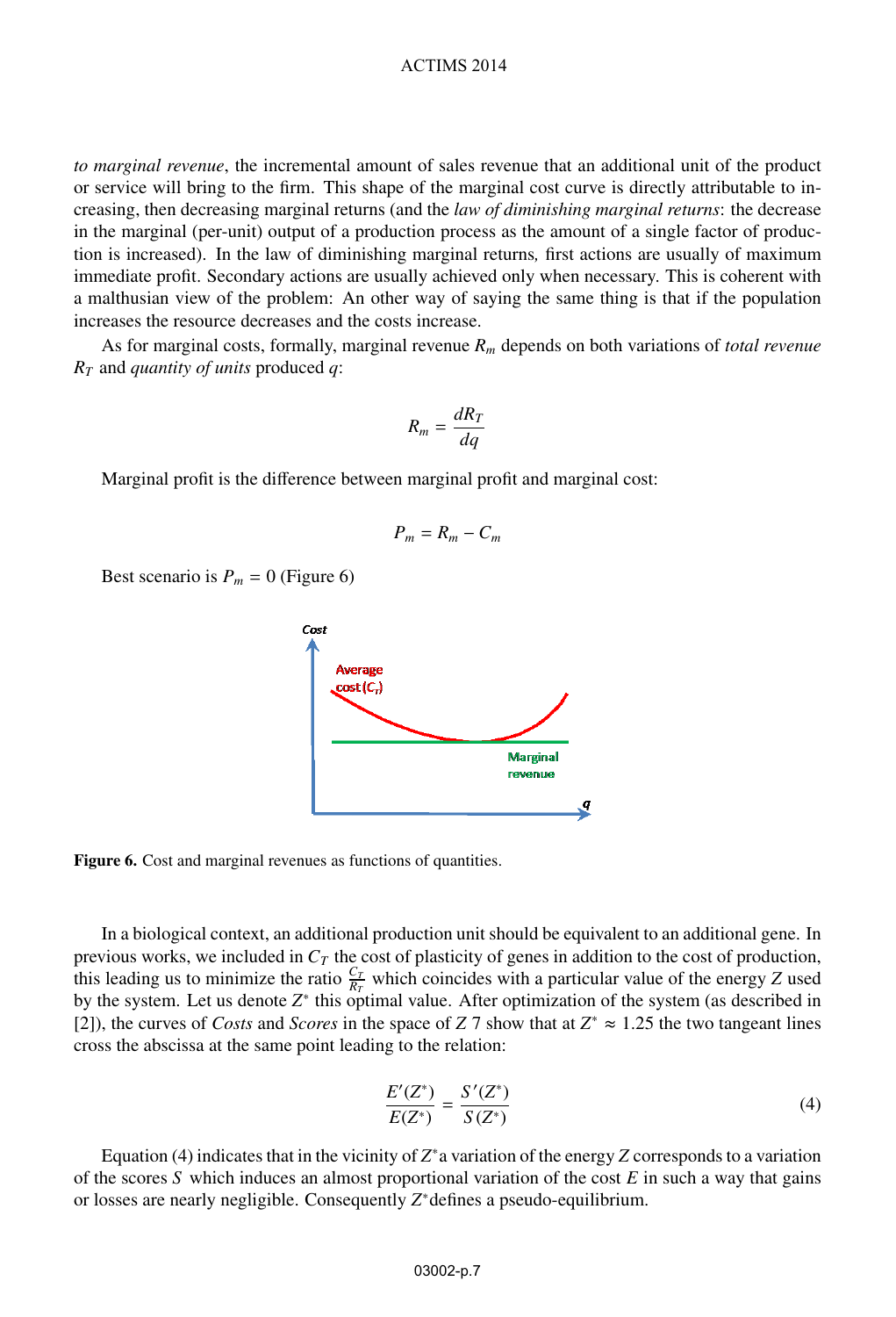

Figure 7. Scores and costs of a 3 genes system responses, in the space of the energy Z.

#### 4.2.1 Example: Fur seals in Kerguelen islands

From Figure 7 it can be deduced that the calculation of the *Cost*/*S core* ratio leads to a convex function of *Z* with *Z*<sup>∗</sup> the abscissa of the minimum. As an example of this calculation, the variation of the body size of antartic fur seals has been simulated. Few days after having given birth, females of this species leave their colony (settled on Kerguelen island) and start foraging (small lantern fishes) for feed in the south of Indian Ocean. Foraging needs to be done as quickly as possible to return on time and feed pups by lactation. Over an attendance period of 120 days, the fur seals has to make an average number of 17 trips. The *Cost*/*Fitness* ratio has been computed from simulation results as a function of the *distances* the fur seals have to travel to find feedings, and their *body length*. Figure 8 shows that for each distance they have to travel there exists an optimal *Ener*gy/*Fitness* ratio, where *Fitness* =  $(1 - D_m)(1 - D_p)$  is the probability for a female to successfuly raise its pup with  $D_m$  and *Dp*the respective *probabilities of death of mothers and pups*.



Figure 8. Optimal body size of simulated antartic fur seals.